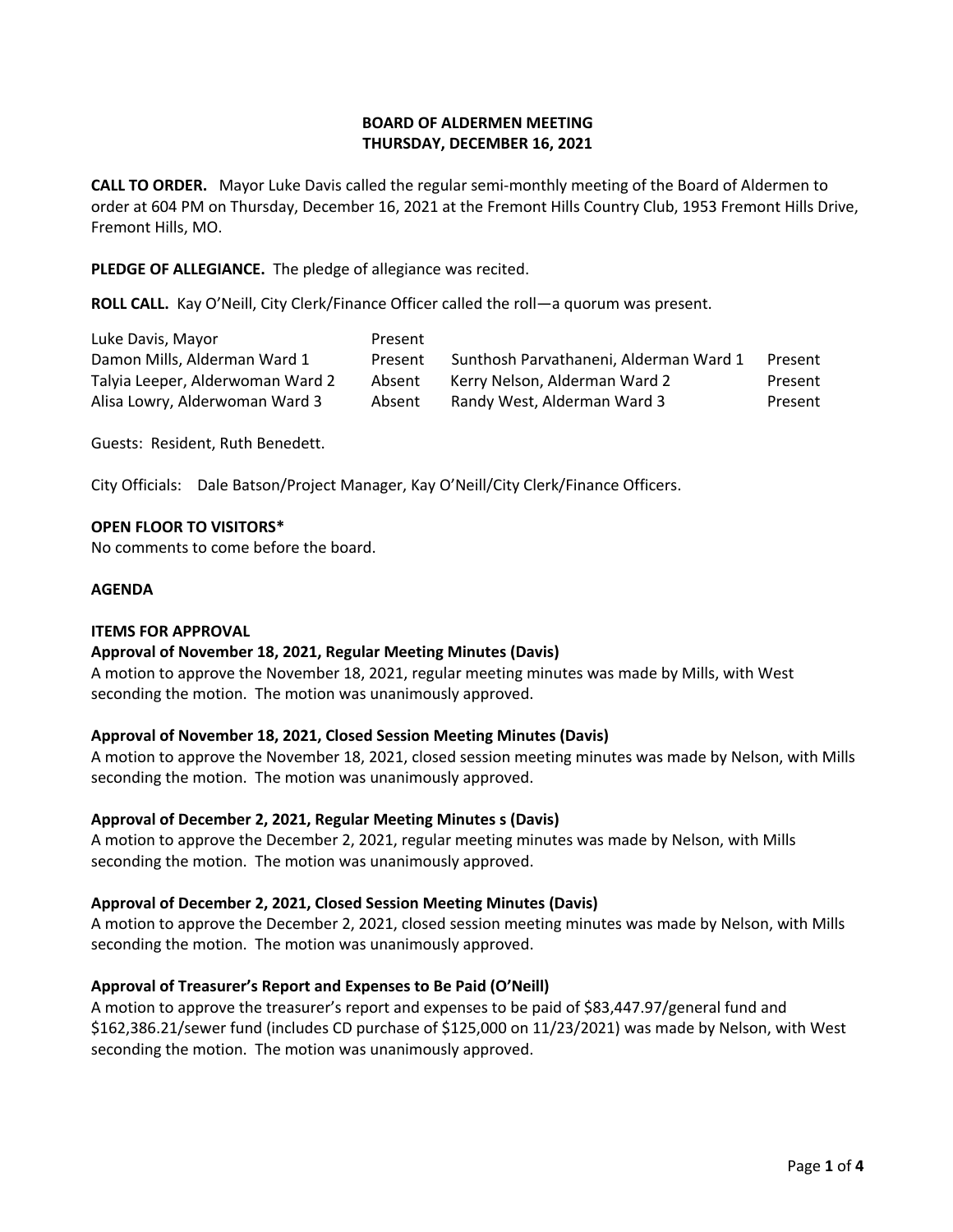# **Resolution #243-2021 Amending 2021 Budget to Actual Expenses (O'Neill)**

The resolution and amendment were made a part of the board packet. A motion to approve Resolution #243- 2021 amending the 2021 budget to actual expenses was made by Nelson, with Mills seconding the motion. The motion was unanimously approved.

## **Resolution #244-2021 Adopting the 2022 Budget (O'Neill)**

The resolution and budget were made a part of the board packet. A motion to approve Resolution #244-2021 adopting the 2022 budget was made by West, with Nelson seconding the motion. The motion was unanimously approved.

# **Bill #336-2021/Ordinance #336-2021 to Repeal and Replace Ordinance #196 Relating to the Schedule of Fines and Penalties for Violations of the City Code (O'Neill)**

This bill was made a part of the board packet. Bill #336-2021 was read in its entirety on the first reading. A motion to approve Bill #336-2021 on the first reading was made by Nelson, with Mills seconding the motion. The motion was unanimously approved by roll call vote with the ayes being: Mills, Nelson, Parvathaneni, and West—there were no nay votes. A motion to dispense with the second reading was made by West, with Mills seconding the motion. The motion was unanimously approved by roll call vote with the ayes being: Mills, Nelson, Parvathaneni, and West—there were no nay votes. A motion to adopt Bill #336-2021 as Ordinance #336-2021 was made by Parvathaneni, with Nelson seconding the motion. The motion was unanimously approved by roll call vote with the ayes being: Mills, Nelson, Parvathaneni, and West—there were no nay votes.

# **Bill #337-2021/Ordinance #337-2021 Authorizing the Mayor to Sign a Contract with DNS Equipment for Aluminum Sulfate (O'Neill)**

This bill was made a part of the board packet. Bill #337-2021 was read in its entirety on the first reading. A motion to approve Bill #337-2021 on the first reading was made by West, with Mills seconding the motion. The motion was unanimously approved by roll call vote with the ayes being: Mills, Nelson, Parvathaneni, and West—there were no nay votes. A motion to dispense with the second reading was made by Mills, with Parvathaneni seconding the motion. The motion was unanimously approved by roll call vote with the ayes being: Mills, Nelson, Parvathaneni, and West—there were no nay votes. A motion to adopt Bill #336-2021 as Ordinance #336-2021 was made by Parvathaneni, with Nelson seconding the motion. The motion was unanimously approved by roll call vote with the ayes being: Mills, Nelson, Parvathaneni, and West—there were no nay votes.

## **OLD BUSINESS**

## **Weir Structure Rehabilitation (Batson)**

Photos of the completed project were made a part of the board packet. The initial estimation of the project was close to \$30,000—the actual total was \$28,517. We are waiting on filling the pond until the float is in. The section of the golf cart path on the north side of the bridge near the ponds has been removed and rebar has been added. They will pour the concrete Friday or next week, weather permitting. The cost for the excavation and concrete work is \$2500.

## **Citywide Fiber (Mills)**

Mills met with Brandon from Net Vision this week who reported that they are behind by half a street but is happy with the progress (a map of the progress was made a part of the board packet). Brandon will put together a video for posting to our website which will replace the town hall meeting. Net Vision nicked an electrical line today—Mike from Liberty will be meeting onsite with Dale tomorrow to discuss where their gridlines run to prevent this from occurring again.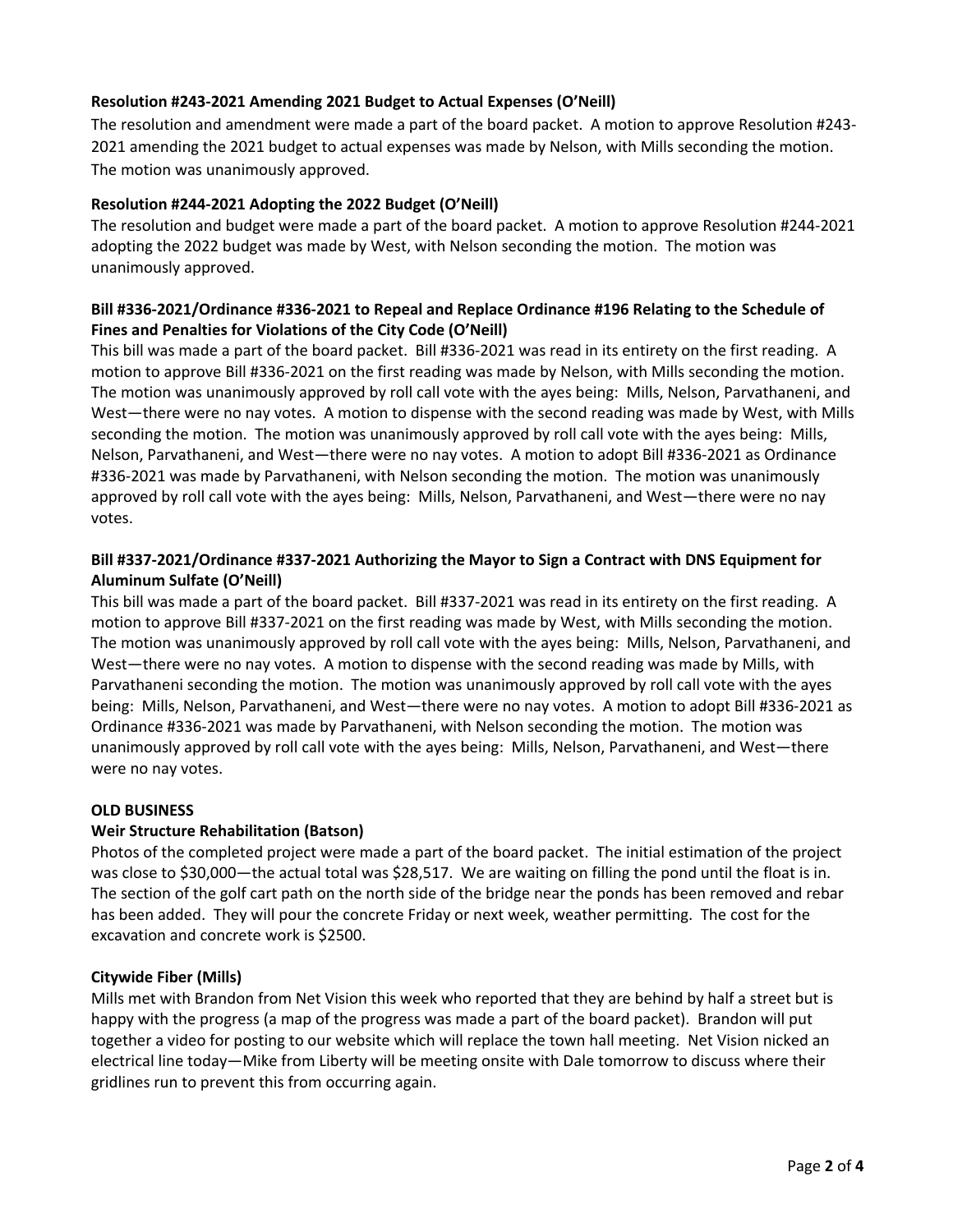# **Cassidy Guardhouse Construction Project (Batson)**

Photos of the construction progress were made a part of the board packet. There are currently two boring machines onsite—they will be boring two low voltage lines for the irrigation. Two external outlets will be installed for lighting. Fiber will be fed from the Liberty Utilities connect—if we are able to get a signal, we will look at adding Wi-Fi to the guardhouse to remotely monitor the lights. The shingles at the Fremont Hills Drive entrance were replaced this week—the cost was around \$500.

## **CWERG Engineering Update (Batson)**

The facility plan has been drafted by GRE--Batson will review this with Mel. The I&I map was made a part of the board packet. The cost estimate from GRE to repair Fremont Parke was \$600,000+. Inside the golf course are areas of concern. The estimate to fix everything is \$1.4 million. The areas on the map highlighted in pink are where flow meters were set up in the sewer. Rain gauges were set up to collect information on rainfalls this showed where most of the I&I problems are at (80,000-100,000 gallons per day). We will not camera the entire system, and smoke testing is not beneficial. We do not qualify for grant money to get this fixed. If there is a good rain event, Batson will go to the plant to visually inspect the three old school manholes. Batson will do visual inspections for a while-- he will document which manholes are fine. Batson will provide more information at the next meeting--the facility plan should be in place at that point.

#### **Security (Nelson)**

Nelson gave an overview of the changes that were made to the police services agreement (the contract was made a part of the board packet). Item #1 was changed from unilateral determination of patrol time to stating that we will provide information from our traffic study on which areas/times are high traffic. Item #4 regarding compensation was changed from initially stating we would pay up front annually to state we will pay \$625/month (\$7,500/year). They will provide a monthly statement of services to the city. They will not enforce trash containers, grass height, etc. If an issue arises around service times, etc., we can cancel the contract per Growcock. Nelson will evaluate and keep an eye on their time and pay. Item #9 added that a renewal addendum would be signed by the mayor and sheriff for compensation adjustments. The annual pay was reduced from \$15,000 to \$7,500. Nelson recommended that the mayor sign the agreement and give it to Brad to sign so it can be effective 1/1/2022. Signing of the agreement will require an ordinance to be adopted--Nelson will put together a virtual meeting to move forward with this.

## **Tour of Lights (Davis)**

The Tour of Lights is an event that is usually set up by the first lady and former first ladies. This will be our fourth year holding this event. The city pays for it, but it is put on by community volunteers. The committee requested a quote from the clubhouse to have refreshments and use of the restaurant. The quote came back higher than anticipated. Nelson contacted Walkabout Coffee Shop—they will provide coffee, hot cider, hot chocolate, and pastries for under \$400.

#### **NEW BUSINESS**

## **Beautification (Batson)**

The board packet includes a brief summary of the items that were discussed at the Beautification Committee meeting. The committee will look at working with a contractor to come up with a landscape plan for the guardhouse. Steve at Signature Scapes provided a couple more options on welcome signs. We have the option of adding a street scape picture to the sign and can change the signs as desired. The cost for each sign is approximately \$1,000 which includes the pole. Batson would like to have them finalized by the January meeting. Other items that were discussed were the green spaces at West Winged Foot Drive and at Spyglass/ Winged Foot. Improvement of the Cassidy ponds was also discussed.